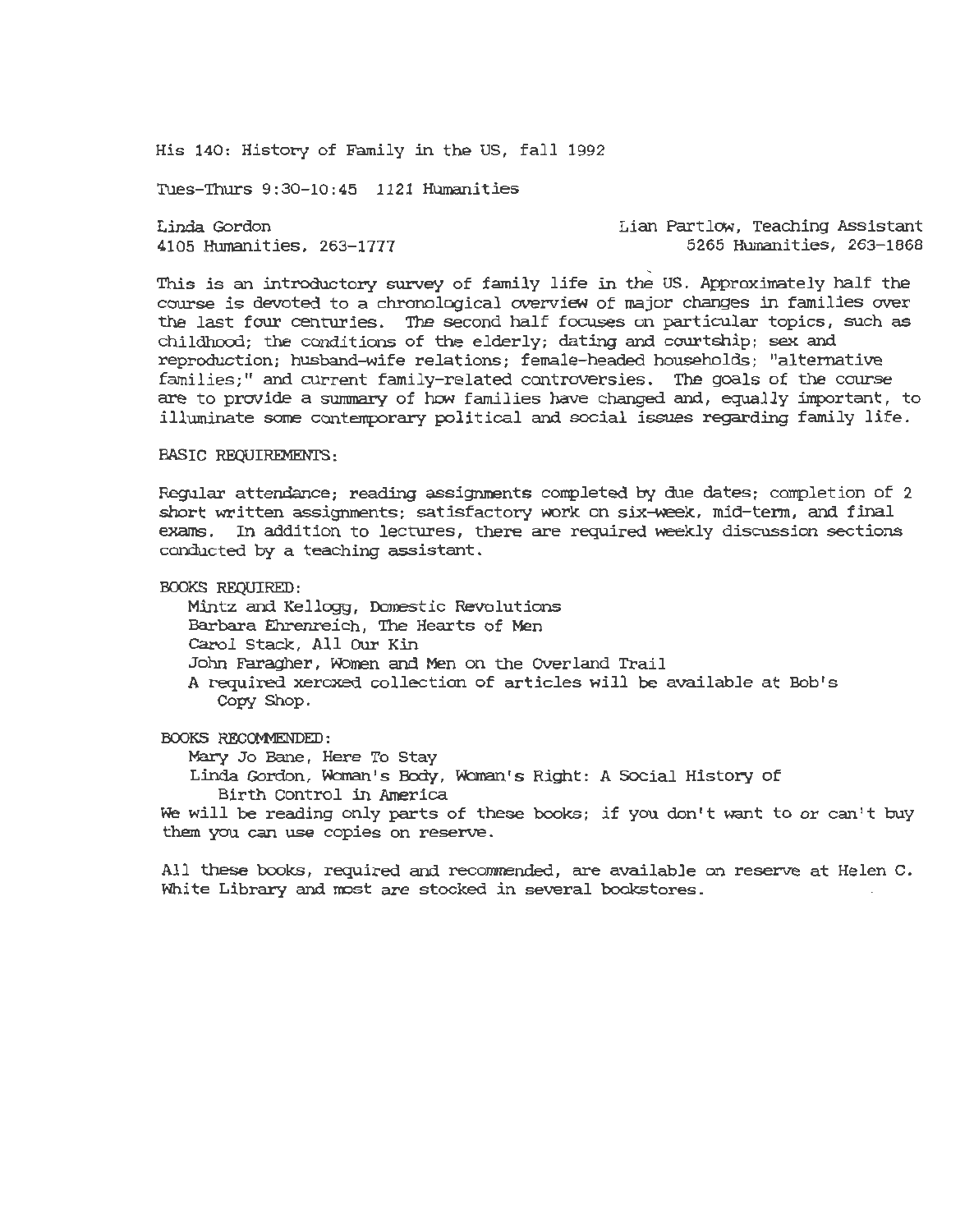## APPROXIMATE SCHEDULE

(Writing assignments are listed here to remind you when they are due. They will be fully explained each time. The reading *is* not evenly distributed; think ahead so as not to fall behind during the weeks with heavy reading. )

Sept. 3. Description and explanation of course and requirements.

Sept. 8. Introduction. What *is* a Family?

Reading due: Faragher, chapters 2 and 6. Mintz and Kellogg, chapters I-II.

UNIT I. THE TRADITIONAL FAMILY (AGRICULTURAL SOCIETY): FAMILY AS COMMUNITY

Sept. 10. The Family Economy: Free and Slave

Reading due: Genovese, "Husbands and Fathers ... Slavery," in xerox. Mintz and Kellogg, chapter IV.

Sept. 15-17. The Families of Our Ancestors: Parents and Children.

Reading due: Faye Dudden, "Hired Girls," in xerox reader. Zelizer, "From Useful to Useless, " in xerox reader. Letter from SUsan and Ersey, *in* xerox reader.

Sept. 22-24. The Families of Our Ancestors: Men and Women.

Reading due: Gordon, Woman's Body, Woman's Right, chapters 1-2, on reserve or purchase. Faragher, chapter 3-5. Marriage contract of Mygatt and Whiting, in xerox.

UNIT II. THE MODERN FAMILY (INDUSTRIAL SOCIETY): FAMILY AS REFUGE

Sept . 29-0ct. 1. The "Proper" Victorian Middle-Class Family: True Womanhood, True Manhood, and Sentimentalism.

Reading due : Barbara Welter, "Cult of True Womanhood," *in* xerox. Smith-Rosenberg, "Female World of Love and Ritual," *in* xerox. Mintz and Kellogg, chapter III. Jessie Bernard, "The Good-Provider Role," xerox. Rotundo, "Body and Soul: Changing Ideals of ... Manhood," xerox.

Highly Recommended:

Smith- Rosenberg, "Davey Crocket as Trickster," *in* Smith-Rosenberg, Disorderly Conduct, on reserve.

Oct. 1. ASSIGNMENT #1 due, a 3-5 page paper on topics to be distributed well in advance.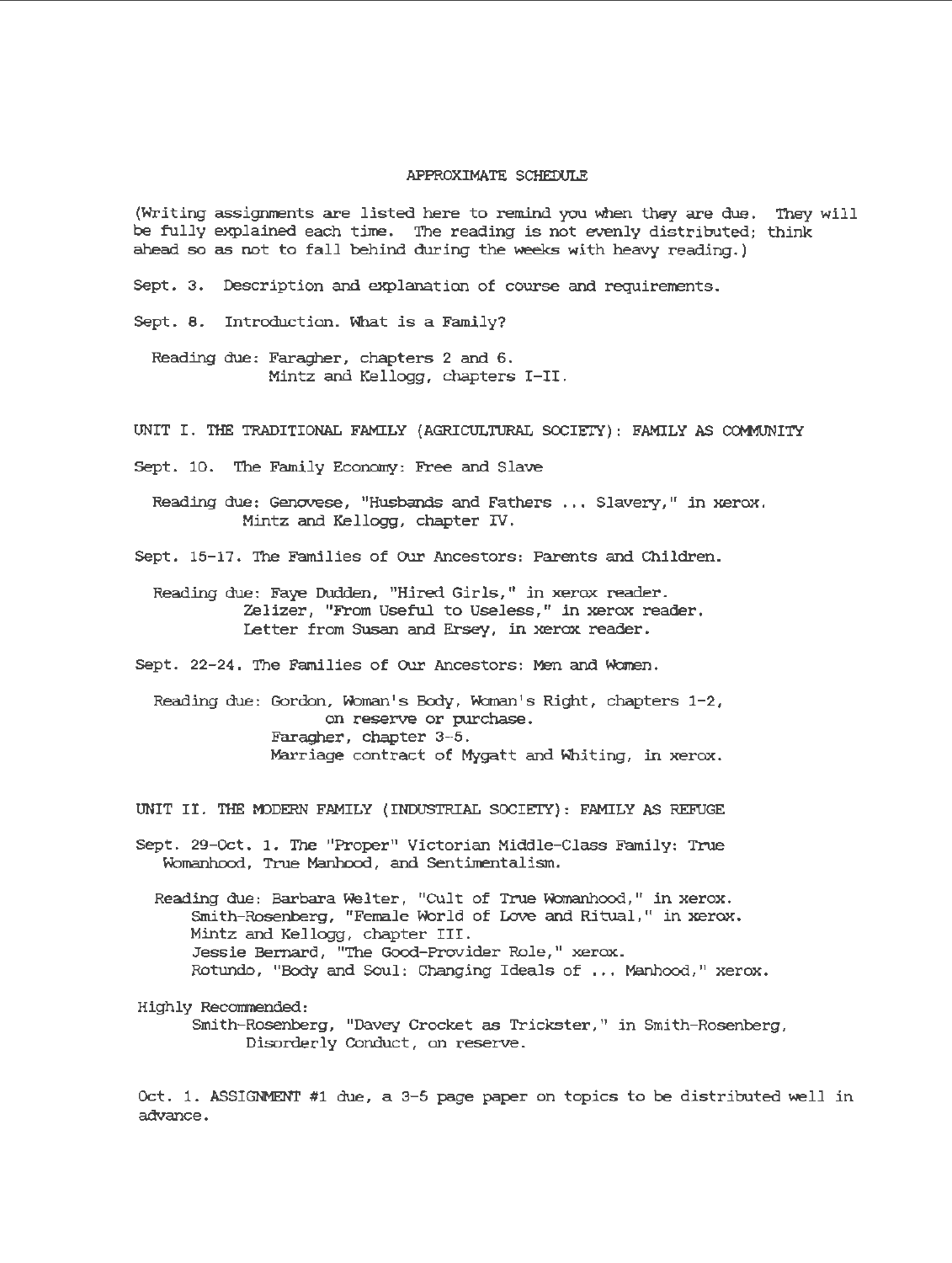Oct. 6-13. Wage Labor and the *Families* of Working People

Reading due: Mintz and Kellogg, chapter V. Tentler, "Working-class Daughter," in xerox.

Oct. 8. Six-week exam, covering all reading through Oct. 8.

Oct. 15-20. Immigration.

Reading due: Elizabeth Ewen, "House and Hore," in xerox reader. "The Pashkas Eat Breakfast, " in xerox reader . John Bodnar, "Families Enter America," in xerox reader. Safia Haddad, "Syrians in Chicago," in xerox reader.

UNIT III. THE CONTEMPORARY OR "POS'IMODERN" FAMILY: FAMILY AS ENCOUNTER GROUP

Oct. 22-27 . The "sexual revolution" of 1910- 1930: birth control, sexual permissiveness, automobiles, and cosmetics.

Reading due: Gordon, chapters 9 and 10 . Mintz and Kellogg, chapter VI.

Oct. 29. The Great Depression of the 1930s: unemployment, migration, and family adaptation.

Reading due: Mintz and Kellogg, chapter VII. Story of the Raparka family, in xerox reader. Start to read Carol Stack, All OUr Kin and finish it by Nov. 24.

Nov. 3. The Impact of World War II on the family.

Reading due: Gordon, chapter 12. Jeanne wakatsuki Houston, "A Family Disrupted," in xerox. Mintz and Kellogg, chapter VIII.

Nov. 5. 1945-60. McCarthyism, Feminine Mystique, and the Family

Reading due: Ehrenreich, The Hearts of Men, chapters 3-5. The Feminine Mystique, in xerox reader. Mintz and Kellogg, chapter IX.

UNIT IV. SCME PARTICULAR TOPICS.

Nov. 10-12. Childhood and Aging.

Reading due: Chudacoff, "Blurred Age Distinctions," in xerox. "Breaking the Will, " by Francis Wayland, in xerox reader. Sara Brooks and Thordis Simonsen, "You May Plow Here," in xerox. "Mrs. Pashka and the Truant Officer," in xerox.

Nov. 17: Mid-term exam. Covers all reading through Nov. 17.